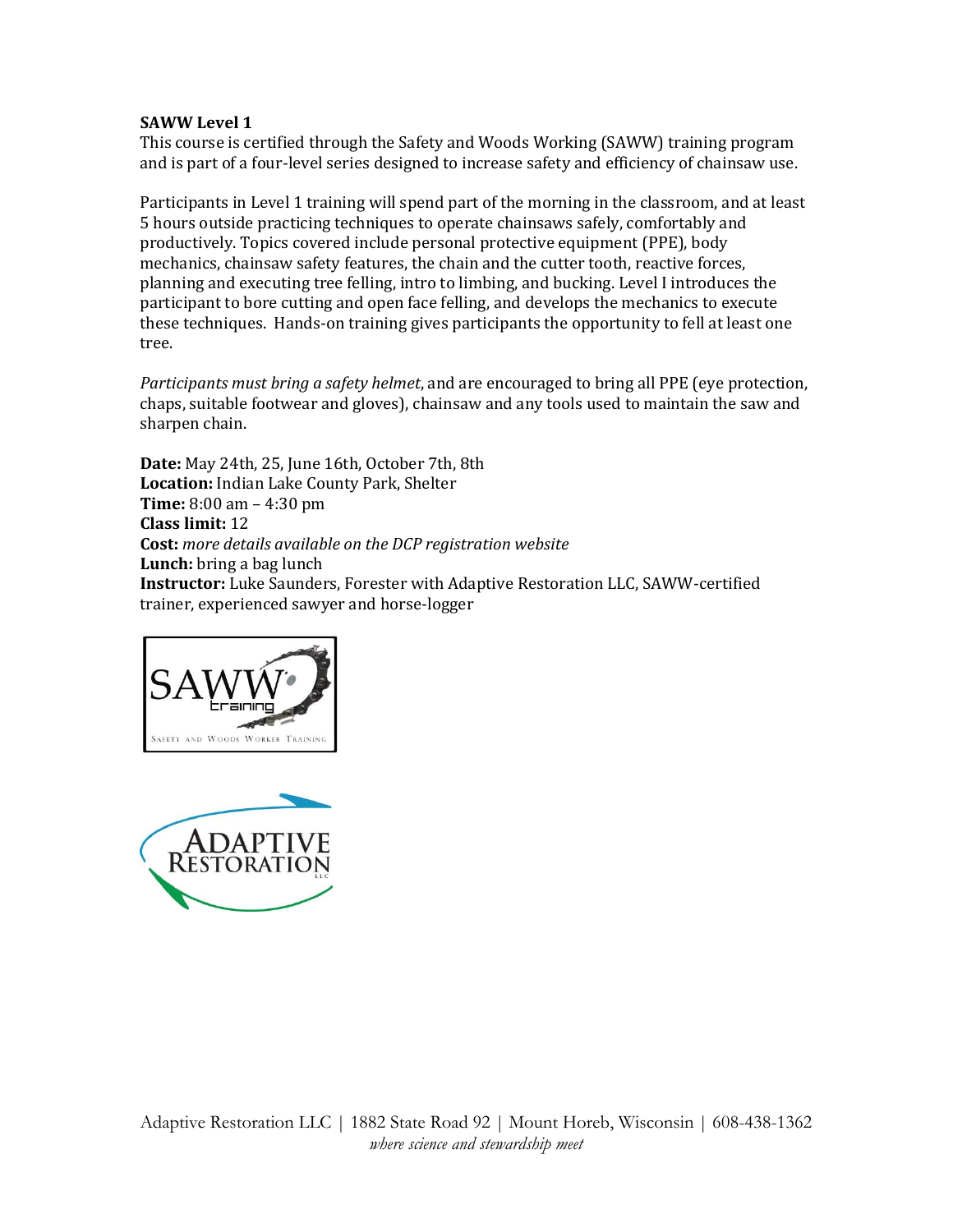### *Prerequisite: Completion of Level 1 training*

Participants in Level 2 SAWW training will refine and build upon chainsaw proficiency skills learned in Level 1. This course is certified through the Safety and Woods Working (SAWW) training program and is part of a four-level series designed to increase safety and efficiency of chainsaw use.

Participants in Level 2 training will spend part of the morning in the classroom, and at least 5 hours outside practicing techniques to operate chainsaws safely, comfortably and productively. Topics covered include basic chainsaw maintenance, review of the cutter tooth and hands-on sharpening, introduction to wedges, planning and executing tree felling, planning and executing limbing and bucking. Level 2 participants will sharpen their own saws, may fell trees against lean, and learn advanced bucking techniques. Hands-on training gives participants the opportunity to fell or limb at least one tree.

*Participants must bring a safety helmet*, and are strongly encouraged to bring all PPE (eye protection, helmet, chaps, suitable footwear and gloves), chainsaw and any tools used to maintain the saw and sharpen chain.

**Date:** June 22nd, 23rd **Location:** Indian Lake County Park, Shelter **Time:** 8:00 am – 4:30 pm **Class limit:** 12 **Cost:** *more details available on the DCP registration website* **Lunch:** bring a bag lunch **Instructor:** Luke Saunders, Forester with Adaptive Restoration LLC, SAWW-certified trainer, experienced sawyer and horse-logger



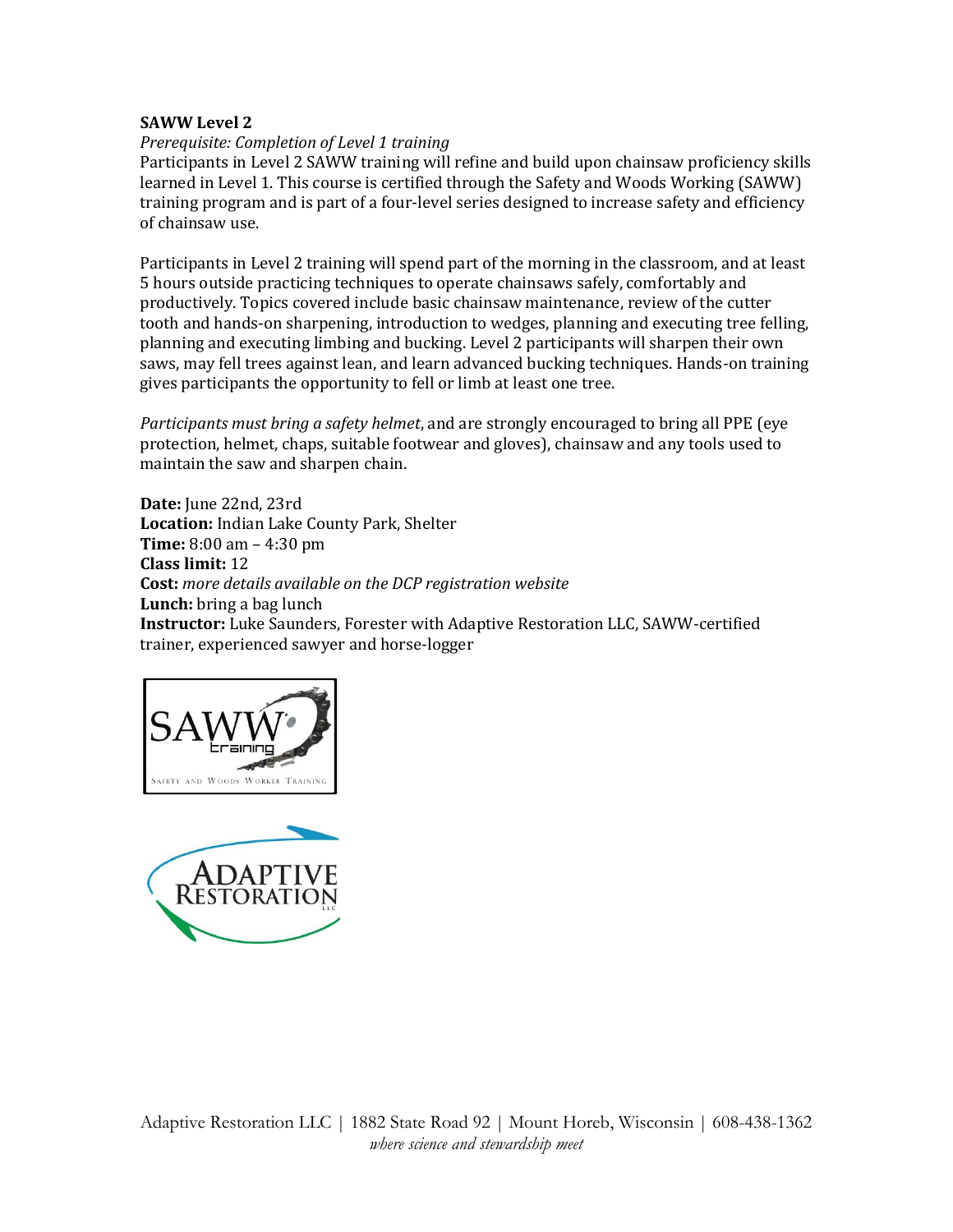### *Prerequisite: Completion of Level 2 training*

Participants in Level 3 SAWW training will refine and build upon chainsaw proficiency skills learned in Levels 1 & 2. This course is certified through the Safety and Woods Working (SAWW) training program and is part of a four-level series designed to increase safety and efficiency of chainsaw use.

Participants in Level 3 training will spend most of the day in the field practicing techniques to operate chainsaws safely, comfortably and productively. Topics covered include review of information from Levels 1 & 2, focus on planning and executing difficult tree felling, introduction to Segments, precision at the stump, and planning and executing limbing and bucking. Level 3 participants should be fully equipped and prepared to work with and maintain their own chainsaw. Hands-on training gives participants the opportunity to fell and limb or buck at least one tree.

*Participants must be prepared to work and bring their own personal protective equipment, chainsaw(s) and tools for maintenance*.

Date: Location: Time: 8:00 am – 4:30 pm Class limit: 12 (10 is preferred limit) Cost: *tbd by host* Lunch: bring a bag lunch, (or provided by host?) Instructor: Luke Saunders, Forester with Adaptive Restoration LLC, SAWW-certified trainer, experienced sawyer and horse-logger